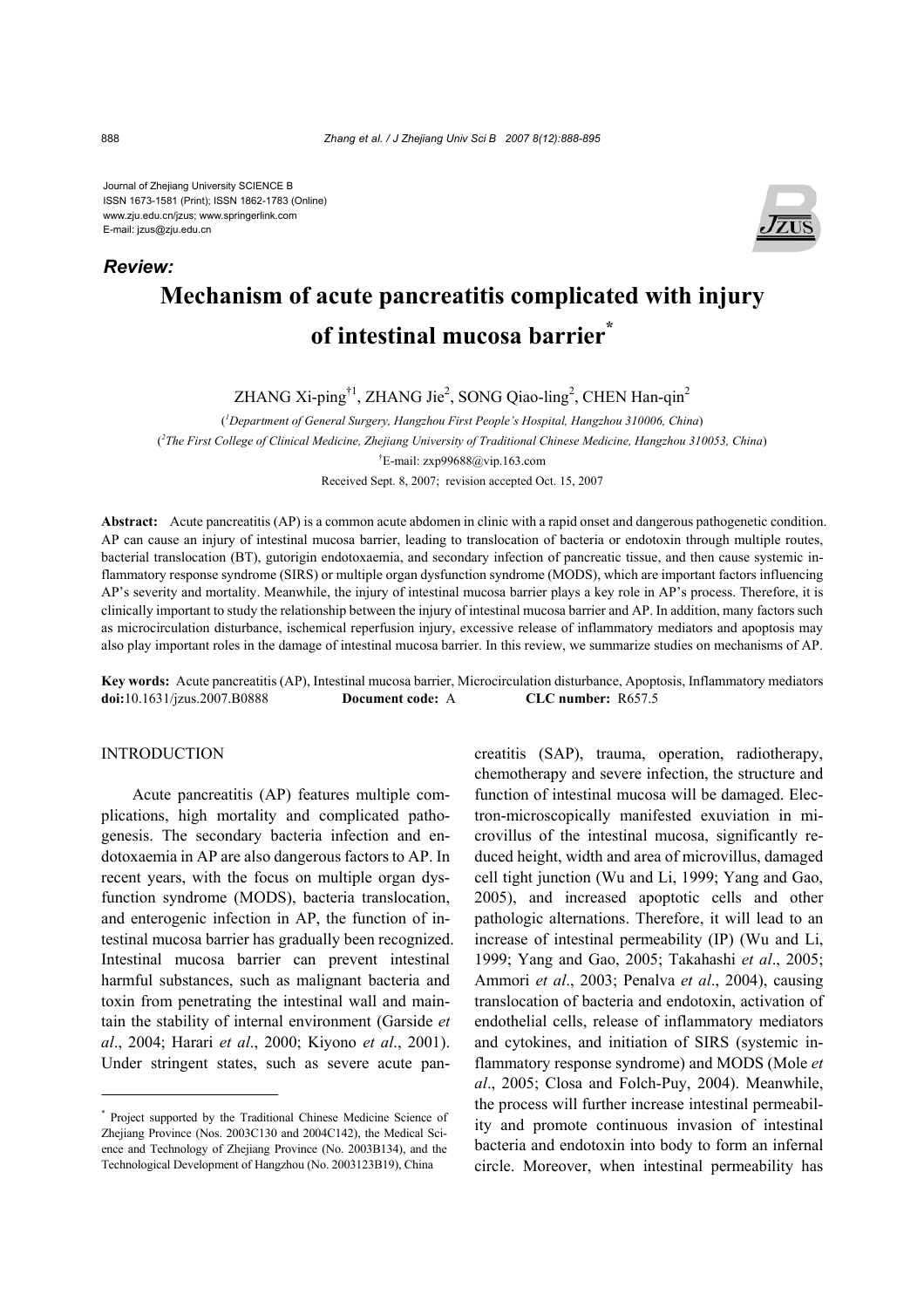been increased to certain levels, some macromolecule substances, such as bacteria and lipopolysaccharide, can penetrate the injured intestinal mucosa to move towards multiple organs and lead to a secondary infection of pancreatic tissue (de las Heras *et al*., 2000; Kazantsev *et al*., 1994; Gloor *et al*., 2001; Schwarz *et al*., 2000), which is the main cause of deaths of AP patients (Carnovale *et al*., 2005; Furuya *et al*., 2004).

## INFLUENCE OF INTESTINAL MICROCIR-CULATION DISTURBANCE ON INJURY OF INTESTINAL MUCOSA BARRIER

Microcirculation disturbance is one of the main causes of injuries of the pancreas and other organs during AP (Zou *et al*., 2001; Foitzik *et al*., 2000), whereas the gastrointestinal tract is one of the most frequently affected organs (Rahman *et al*., 2003; Foitzik *et al*., 2002). During AP, plasma protein and histone will be decomposed by high concentrations of activated protease to generate many macromolecules carrying positive charges that will attract the negatively charged blood cell surfaces, leading to cell aggregations. Meanwhile, the fluidity of cell membrane will be directly harmed by many oxygen free radicals (Nordback and Cameron, 1993). In addition, the increased generation of acute phase reactive proteins and fibrinogen, exosmosis of massive body fluid, and the escalated plasma protein concentrations and plasma viscosity will cause abnormal hemorheology. As a systemic pathological change, abnormal hemorheology cannot only influence pancreatic microcirculation, but also cause microcirculation disturbance of non-pancreas organs, especially the intestine. On the other hand, microcirculation disturbance may be directly or indirectly caused by a number of cytokines and vasoactive substances induced by activation of elastinase and excessive inflammatory reactions. Microcirculation disturbance includes decreases of regional blood flow and blood flow rate, increases of leucocyte adhesion and capillary permeability, and a functional decrease of capillary density, etc. (Sunamura *et al*., 1998; Jaworek *et al*., 2000).

Wang *et al*.(2000) reported that there were significant hemorheological changes during SAP, featuring increased plasma viscosity and blood flow viscosity under high and low shear rates, slower blood sedimentation and significantly reduced fibrinogen. These changes will result in a decrease of intestinal blood flow and microcirculation perfusion, and formation of capillary congestion and microthrombus, leading to a damage of the intestinal mucosa. Moreover, the microcirculations of pancreas and non-pancreas organs such as the intestinal tract will be significantly influenced by a number of inflammatory mediators such as thromboxane  $A_2$  (TXA<sub>2</sub>) and prostacyclin  $I_2$  (PGI<sub>2</sub>) that are metabolites of arachidonic acid, platelet activating factor (PAF), phospholipase  $A_2$  (PLA<sub>2</sub>), nitrogen monoxidum (NO) and oxygen free radicals (OFR) that are released into blood during AP. Zhang *et al*.(2003) found that intestinal blood flow significantly decreased at early stages of SAP and a decrease of perfusion volume of intestinal blood capillary (Hotz *et al*., 1998). The histological injury of intestinal mucosa may also occur due possibly to a sudden drop of intestinal blood flow caused by a redistribution of visceral blood flow, as a result of a series of neuroendocrine system changes under some severe stress states. The intestinal mucosa is quite sensitive to ischemia and hypoxia. As the disease progresses accompanied with further reduced circulation volume, excessive activation of inflammatory mediators (Shames *et al*., 2002) and more decrease of intestinal blood flow (Hotz *et al*., 1998), the injury of intestinal mucosa will be further aggravated, resulting in an infernal circle. Therefore, microcirculation disturbance is one of important causes of functionary injury of intestinal mucosa barrier during AP.

## INFLUENCE OF ISCHEMIA-REPERFUSION INJURY ON INJURY OF INTESTINAL MUCOSA BARRIER

Ischemia-reperfusion (IR) injury is also a common cause of function injury of intestinal mucosa barrier (Yang and Lin, 2002; Su, 1998). Ischemia may cause various levels of local tissue injuries, while reperfusion will further aggravate tissue injuries. The xanthine oxidase and hypoxanthine will be accumulated in tissues during ischemia. After perfusion, oxygen molecule will sharply increase to produce enormous OFR, which cause peroxidation of plasma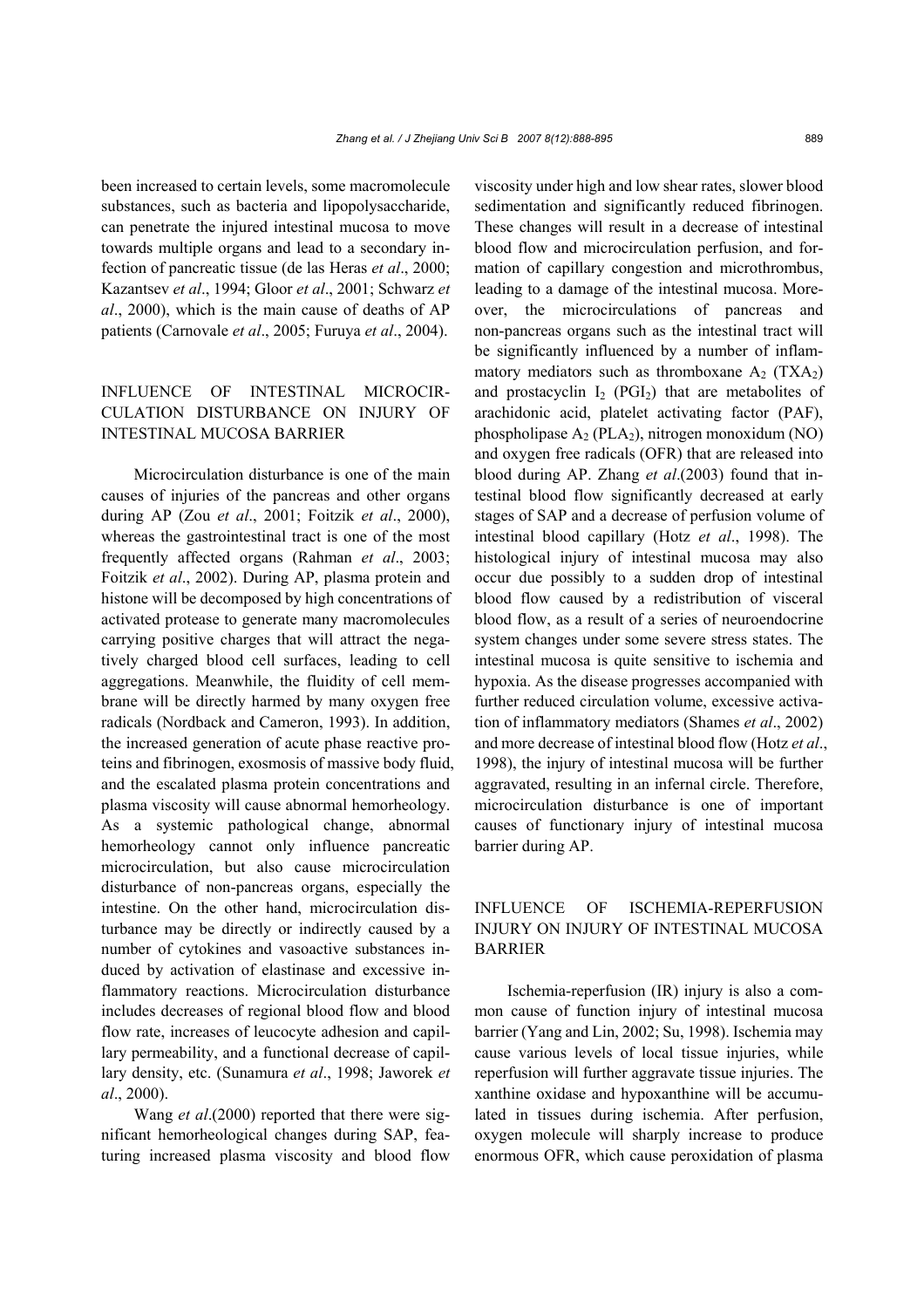membrane and injure structures and functions of cells. Apoptosis may be caused by the disturbance of cell transmembrane ion transportation, overloading of calcium ion and camp increase (Fukuyama *et al*., 2001; Cheng and Jin, 1998). Local changes of endothelium factors will increase the permeability of local capillaries and induce the adhesion and transmigration of neutrophil leukocytes. And the injury of intestinal mucosa may be caused by neutrophil leukocytes through release of protease and free radicals. In addition, the enormous PLA<sub>2</sub> and interleukin-1 $\beta$ (IL-1β) release during AP will stimulate each other. They will cause vasospasm, aggregations of leucocytes and platelets, thrombosis and damage of endothelial cells of blood vessels through inflammatory mediators such as TXA<sub>2</sub>, PAF and endothelin-1 (ET-1), resulting in the aggravation of intestinal ischemia. Intestinal ischemia and succeeded reperfusion injury will then lead to injury of tissues and cells to release inflammatory mediators including  $PLA<sub>2</sub>$ and IL-1β. The cascade reaction will result in the injury of functions of intestinal mucosa barrier (Liu and McHowat, 1998). Therefore, ischemia-reperfusion injury might be a main cause of function injury of intestinal mucosa barrier during AP.

# INFLUENCE OF EXCESSIVE RELEASE OF INFLAMMATORY MEDIATORS ON INJURY OF INTESTINAL MUCOSA BARRIER

The excessive release of inflammatory mediators during AP is a main cause of intestinal mucosa injury. Wang *et al*.(2003) found that there were more inflammatory mediators such as tumor necrosis factor-alpha (TNF-α) and IL-1β in the intestinal mucosa at early stage of SAP of rats than those in sham operation group, indicating that a number of inflammatory mediators had been synthesized at early stage of SAP.

First of all, polymorphonuclear granulocyte activated through an increase of TNF-α leads to releasing manifold injuring substances, such as oxydant and proteolytic enzyme, and causes injury of intestinal mucosa. Meanwhile, TNF-α will interact with other cytokines and inflammatory transmitters, and cause a cascade reaction of manifold injuring factors. The intestinal inflammatory reaction and microcirculation disturbance may be aggravated by TNF- $\alpha$ that can induce the genetic expression of IL-1β, IL-6, etc., activate PLA2, lead to decomposition of arachidonic acid, and generate inflammatory transmitters like PAF, LT (leukotriene), PGE (prostaglandins E) and TXA<sub>2</sub>. In addition, TNF- $\alpha$  activates the complement system aggravating the tissue injury through the cytotoxic action.

Secondly, nuclear factor-κB (NF-κB) has played a key role in the excessive release of inflammatory mediators. NF-κB remains inactive in cytoplasm of silent cells. When AP occurs, the inflammatory mediators (TNF-α and IL-1β), endotoxin, hemolytic phosphatidylcholine, oxidative products, metabolites and some pancreatin in local pancreas are potent excitomotors of NF-κB (Ji *et al*., 2000). They will reach the intestinal tract through microcirculation to activate the NF-κB in the effector cell of intestinal tract. After activation, nucleus translocation of NF-κB will occur. NF-κB will bind the κB site on promoter or enhancer of target genes to promote or enhance the expressions of corresponding cytokines in cell nucleus, adhesion molecules and chemotactic factors (Izumi *et al*., 2001; Antonelli *et al*., 2001; Ginis *et al*., 2002; Wright *et al*., 2002; Lakshminarayanan *et al*., 2001; Moine *et al*., 2000; Valen *et al*., 2001; Omoya *et al*., 2001), and to regulate inflammation and immunological reactions (Neurath *et al*., 1998). Although the massive production of inflammatory mediators in local intestinal tract is a defense reaction to the invasion of intestinal bacteria and toxin, it will cause injury of intestinal mucosa (Wang *et al*., 2002; Theuer *et al*., 2002). The levels of inflammatory mediators increase with the progression of SAP. On one hand, the vascular endothelial cells of intestinal mucosa will be activated to express ICAM-1 (intercellular adhesion molecule 1) and let it interact with L-selectin expressed by PMN (polymorphnuclear neutrophil**)**, promoting the roll effect of PMN along the vessel wall. On the other hand, the integrin receptor on PMN surface will be activated to increase the expression of lymphocyte function-associated antigen-1 (LFA-1) on PMN surface. Thus, PMN will rapidly adhere to endothelial cells through the interaction of integrin receptor and ligand (ICAM-1 on endothelial cell surface) leading to intestinal mucosa injury. In addition, as injury changes occur to the small intestine mucosa during SAP, the level of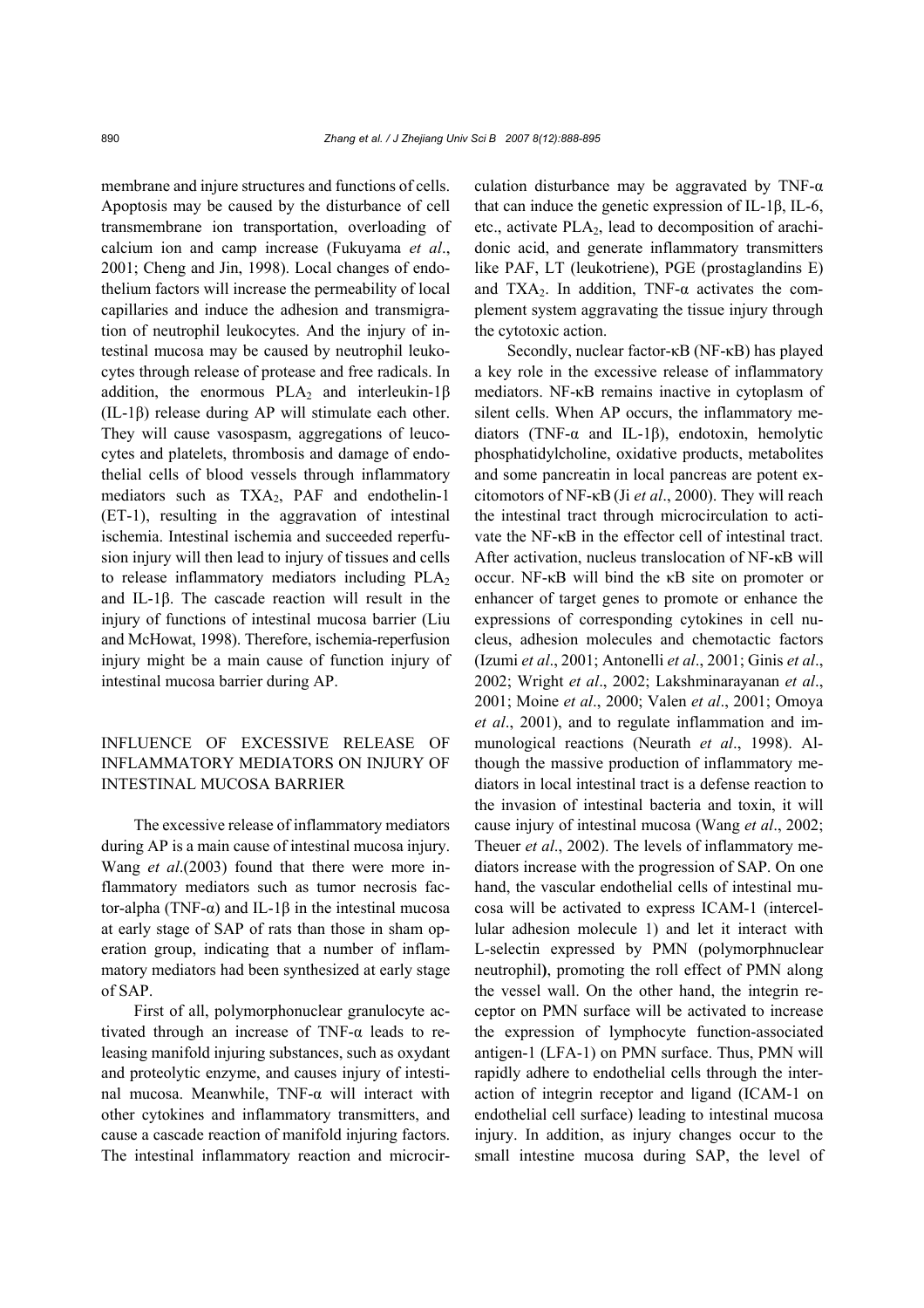lipopolysaccharide (LPS) in plasma will significantly increase. The ICAM-1 expression of small intestine mucosa is positively correlated with LPS level in plasma.

In addition, as an important inflammation promoting cytokine, IL-1β plays its role in prompting the adhesion and aggregation of leucocytes on the surface of vascular endothelial cells and activating other inflammatory mediators. Tissues will be injured by PLA<sub>2</sub> through damaging the lipid cell membrane to cause cell necrosis. PLA<sub>2</sub> and IL-1 $\beta$  stimulate each other. The inflammatory mediators such as  $TXA<sub>2</sub>$ , PAF and ET-1 regulated by PLA<sub>2</sub> and IL-1 $\beta$  will cause vasospasm, aggregations of leucocytes and platelets, thrombosis and injury of vascular endothelial cells, resulting in the aggravation of intestinal ischemia. Intestinal ischemia and succeeded reperfusion injury will lead to injuries of tissues and cells to release inflammatory mediators including  $PLA<sub>2</sub>$  and IL-1β. This cascade reaction will result in the functional injury of intestinal mucosa barrier (Liu and McHowat, 1998).

However, the general immune system formerly in pre-excitation will be activated by endotoxin due to endotoxaemia generated after injury of intestinal mucosa barrier. The monocytes/macrophages, neutrophils and endothelial cells will release a large amount of inflammatory mediators (OFR, PLA2, PAF and  $TXA_2$ ) to further injure intestinal mucosa barrier, leading to more endotoxin entering blood and forming an infernal circle (Yin *et al*., 2005; Wu *et al*., 2003).

### INFLUENCE OF APOPTOSIS ON INJURY OF INTESTINAL MUCOSA BARRIER

The stability of intestinal mucosa barrier depends on the balance between proliferation and apoptosis of epithelial cells. Apoptosis is a protecting mechanism of body. However, the inhibition of apoptosis will cause proliferation and thickening of intestinal epithelium or even canceration. Excessive apoptosis is harmful to the regeneration and recovery of intestinal epithelium, causing functional disturbance.

Wang *et al*.(2001a) found that the incidence of epithelial apoptosis of intestinal mucosa increased significantly at the early stage of SAP of rats, reaching peak value at 6 h after operation, while the ratio of apoptotic and necrotic cell (A/N) reached 27.7±17. The break of the linkage between epithelial cell and cell matrix was believed to be the main cause of apoptosis. The pathological process of participation of intestinal epithelial apoptosis in functional disturbance of intestinal mucosa barrier during AP was fully revealed. The experiment has confirmed the increase of epithelial apoptosis of intestinal mucosa was accompanied with shortages of inflammatory mediators and growth factors, bacteria toxin, OFR and intestinal IR injury of rats as well as the barrier functional disturbance of intestinal mucosa (Jones and Gores, 1997; Raab *et al*., 1998). The permeability is positively correlated with apoptosis. During AP, the visceral blood flow perfusion will decrease, ischemia and hypoxia will occur to intestinal mucosa, a great deal of OFR will be generated and calcium overload will occur. OFR can damage cell DNA, attack protein and influence nuclear gene transcription. Calcium ion can split DNA and increase intracellular camp, and these factors together will cause apoptosis (Su, 1998). Meanwhile, inflammatory reaction and cytokines (TNF- $\alpha$  and IL-6) will be produced by slowing enterocinesia, injuring intestinal epithelial, bacteria adhesion and penetration of intestinal epithelium, and induce and regulate intestinal epithelial apoptosis (Ikeda *et al*., 1998). Besides, the linkage between epithelial cell and cell matrix will be damaged by abnormal expression of cellular adhesion molecule (Swank *et al*., 1998) while the apoptosis in vivo or in vitro will also be increased by excessive inflammatory cytokines such as TNF-α and IL-1β (Dunger *et al*., 1996; Liu *et al*., 1996).

In addition, the apoptosis of lymphocytes of intestinal Peyer's patches also participates in the function injury of intestinal mucosa barrier. Intestinal Peyer's patches are exposed in enteric cavity to receive the increase of gutorigin antigen load. The lymphocyte apoptosis will be directly or indirectly induced by the hyperkinesis and hypermetabolism at early stage of systemic inflammatory reaction (Schmidt *et al*., 1992), and production and release of regulating factors of lymphocyte apoptosis such as NO (Bzowska *et al*., 2002). The plasma cells differentiated from B lymphocytes of Peyer's patches are the main secreting source of secretory IgA (sIgA).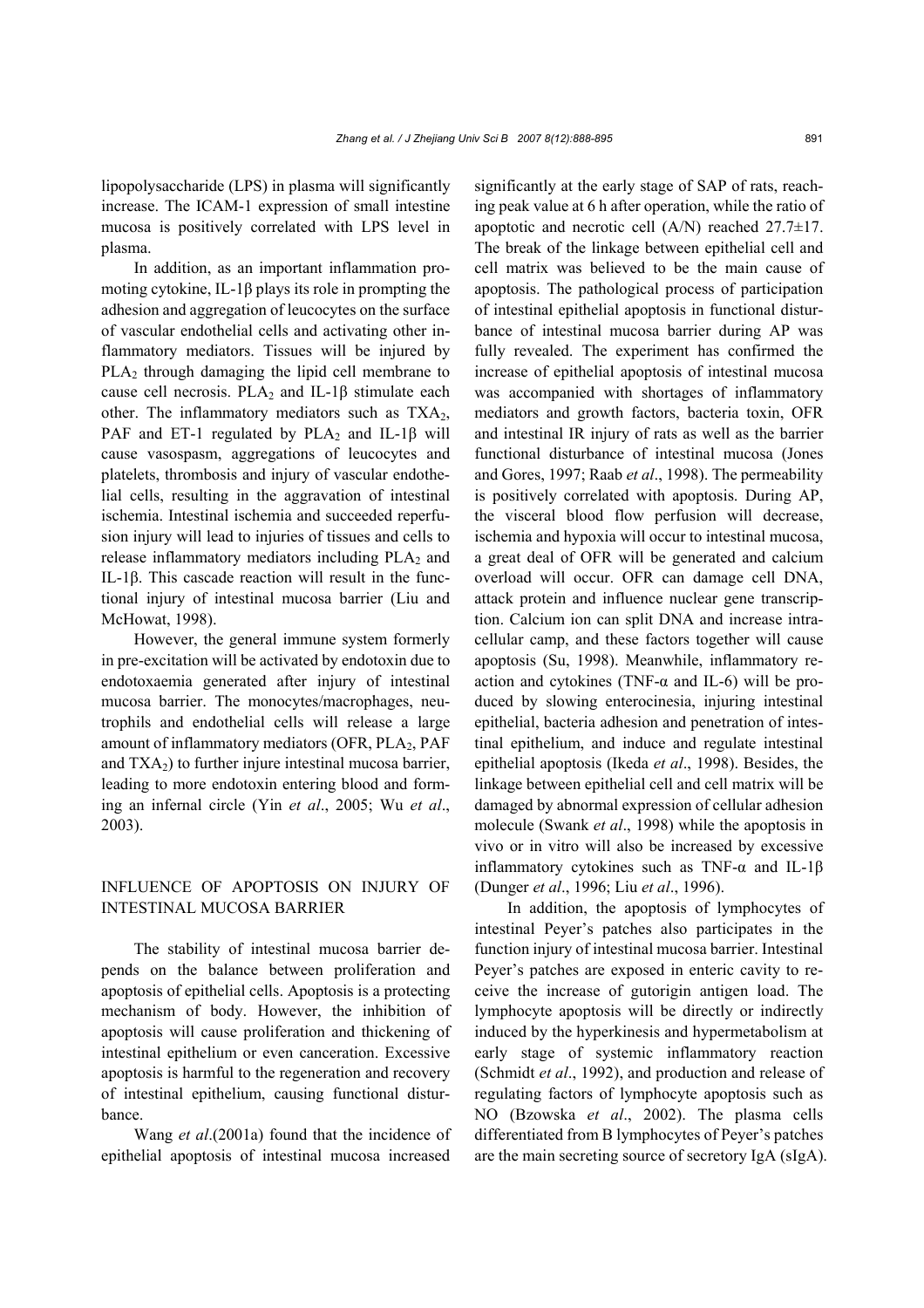As the main component of mucus covering the surface of intestinal epithelial cells, sIgA plays an important role in protecting epithelial cells of the intestinal mucosa, phagocytizing bacteria and virus and preventing bacteria translocation. When receiving an increase of gutorigin antigen load, Peyer's patches may stimulate the immature B lymphocyte to differentiate plasma cells and secrete more sIgA. Meanwhile, apoptosis will occur to more B-lymphocytes, which, at the early stages of disease, will play a role of compensational secretion of sIgA. Later, this may cause excessive apoptosis of B-lymphocytes, resulting in an imbalance between the production and death of lymphocytes, a decrease or a failure of sIgA. Finally, this may lead to a functional injury of intestinal immune barrier causing translocations of intestinal bacteria and endotoxin, and initiations of SIRS and MODS.

# INFLUENCE OF ENTERAL NUTRITION DEFICIENCY ON INJURY OF INTESTINAL MUCOSA BARRIER

The decline of enteral nutrition is also a cause of functional injury of intestinal barrier. The renewal of intestinal mucosa epithelial cells relies on a number of energy, with glutamine (Gln) and arginine as its main "fuel" to maintain the immune function and microecological environment and protect the mucosa barrier function of the intestinal tract (Wang *et al*., 2001b). During AP, especially SAP, body in high decomposition state needs a much greater energy demand. Nutrition deficiency or fasting during AP will cause the deficiency of Gln and arginine and less growth factors synthesized by epithelial cells of the intestinal mucosa, leading to regulating function disturbance of lymphocytes and macrophages (Foitzik *et al*., 1999; Exner *et al*., 2002) and the injury of the intestinal mucosa (Avgerinos *et al*., 2003). In addition, although sufficient energy and nitrogen source may be supplied by long-term total parenteral neruition (TPN), functional injury of the intestinal mucosa will still inevitably be caused by a shortage of nutrition required for repairing metabolism of the intestinal mucosa and digestion stimulation due to food shortage (Liu *et al*., 2001). Li (1998) have proven that the function of rat intestinal barrier will be significantly weakened after TPN supportive treatment, and 100% bacteria translocation will occur if there is a hemorrhagic shock. The early enteral nutuition (EN) might be indispensable to the protection of intestinal mucosa barrier of rats (Al-Omran *et al*., 2003; Marik and Zaloga, 2004).

#### **OTHERS**

Grady *et al*.(2000) found that PAF played an important role in the progression of pancreatitis complicated with functional disturbance of intestinal mucosa barrier. Its antagonist might be a potential therapy. As the important ligand of hyaluronic acid, the main component of extracellular matrix, CD44 is significant for maintaining the compact and integrity of epithelial structures as it can mediate the linkage between cell and cell or cell and matrix. Wang *et al*.(2001c) showed CD44 mRNA expression of the intestinal mucosa of rats with SAP was higher than that of control group. Based on the pathological changes such as intestinal mucosa injury and mucosa exuviation, it is presumed that the linkage between cell and cell or cell and matrix of the intestinal epithelium as well as the recovery of the intestinal epithelial layer were affected by a decrease of CD44 expression after SAP, while the role of growth hormone (GH) in maintaining the integrity of epithelial structures and immune functions of the intestinal mucosa might be related to the increase of CD44 mRNA expression. P substance and its receptor such as neurokinin-1 receptor (NK-1R) and neurokinin-2 receptor (NK-2R) have played important roles in the onset and progression of AP (Maa *et al*., 2000; Grady *et al*., 2000). The action of neurokinin has been disturbed and the intestinal mucosa injury has been aggravated due to the significant increase of expressions of NK-1R and NK-2R in the colon during SAP (Zheng *et al*., 2002).

#### SUMMARY

In conclusion, there are manifold ways to cause the function injury of intestinal mucosa barrier including excessive release of inflammatory mediators, apoptosis, microcirculation disturbance and ische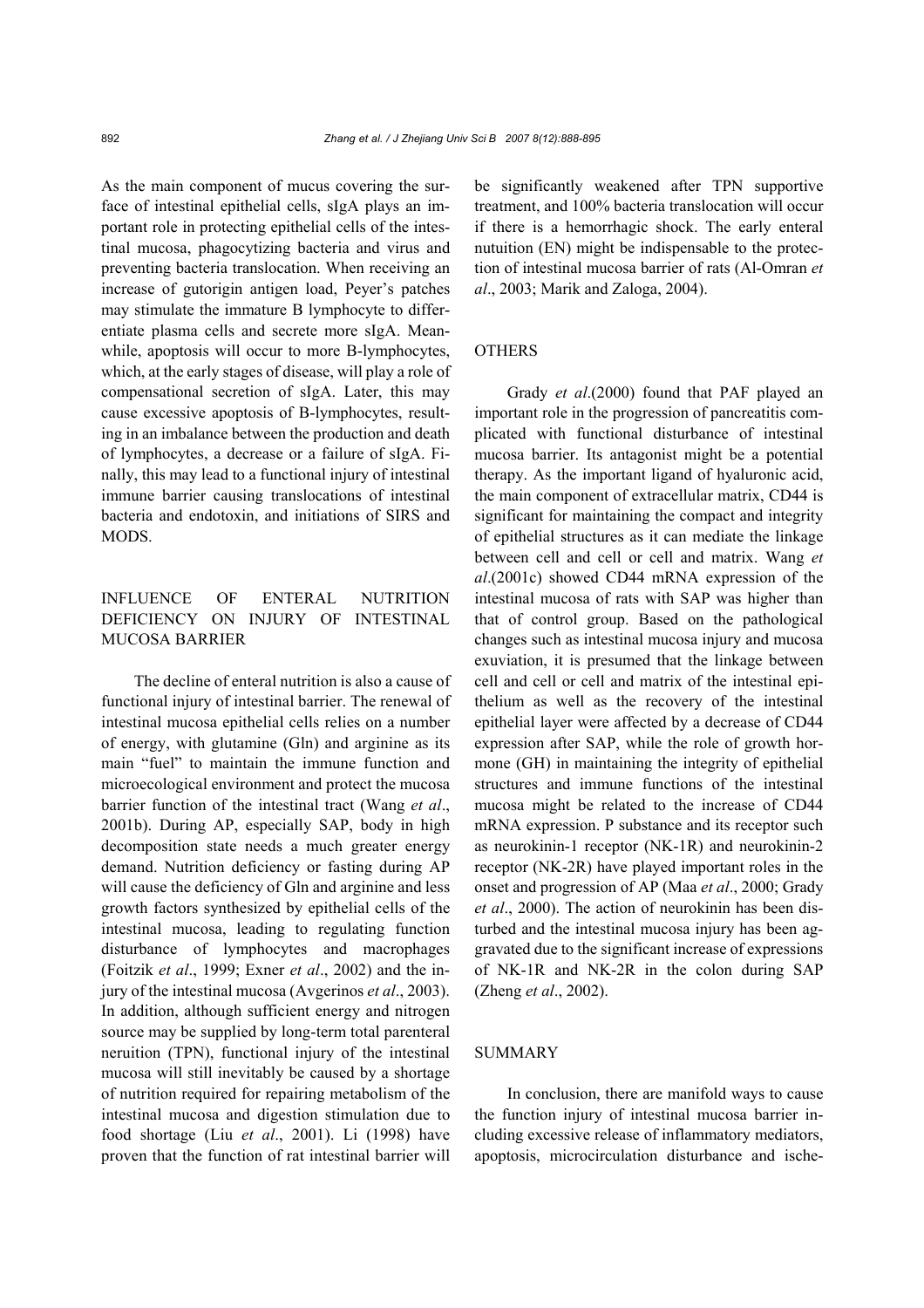mia-reperfusion injury during the progression of AP. In addition, these ways have formed a network reaction during AP progression to cause a synergistic intestinal injury. Reaching certain levels, injury of intestinal mucosa barrier will increase the permeability of the intestinal mucosa, cause intestinal bacteria translocation and gutorigin endotoxaemia, and result in multiple organ functional disturbance and failure. We will have a new understanding of the onset of AP, find new therapies through further studies of the mediating role of intestinal mucosa barrier during AP, and discover ways to protect its function, which plays a key role in improving the prognosis of AP patients.

#### **References**

- Al-Omran, M., Groof, A., Wilke, D., 2003. Enteral versus parenteral nutrition for acute pancreatitis. *Cochrane Database Syst. Rev.*, **1**:CD002837.
- Ammori, B.J., Fitzgerald, P., Hawkey, P., McMahon, M.J., 2003. The early increase in intestinal permeability and systemic endotoxin exposure in patients with severe acute pancreatitis is not associated with systemic bacterial translocation: molecular investigation of microbial DNA in the blood. *Pancreas*, **26**(1):18-22. [doi:10.1097/0000 6676-200301000-00004]
- Antonelli, A., Bianchi, M., Crinelli, R., Gentilini, L., Magnani, M., 2001. Modulation of ICAM-1 expression in ECV304 cells by macrophage-released cytokines. *Blood Cells Mol. Dis.*, **27**(6):978-991. [doi:10.1006/bcmd.2001.0470]
- Avgerinos, C., Delis, S., Rizos, S., Dervenis, C., 2003. Nutritional support in acute pancreatitis. *Dig. Dis.*, **21**(3): 214-219. [doi:10.1159/000073338]
- Bzowska, M., Guzik, K., Barczyk, K., Ernst, M., Flad, H.D., Pryjma, J., 2002. Increased IL-10 production during spontaneous apoptosis of monocytes. *Eur. J. Immunol.*, **32**(7):2011-2020. [doi:10.1002/1521-4141(200207)32:7< 2011::AID-IMMU2011>3.0.CO;2-L]
- Carnovale, A., Rabitti, P.G., Manes, G., Esposito, P., Pacelli, L., Uomo, G., 2005. Mortality in acute pancreatitis: is it an early or a late event? *JOP*, **6**(5):438-444.
- Cheng, W.X., Jin, L.J., 1998. Study on apoptosis in multiple organs at early stage of rat intestinal ischemia-reperfusion injury. *Chin. J. Traumatol.*, **14**(6):381-383 (in Chinese).
- Closa, D., Folch-Puy, E., 2004. Oxygen free radicals and the systemic inflammatory response. *IUBMB Life*, **56**(4): 185-191.
- de las Heras, G., Forcelledo, J.L., Gutierrez, J.M., Calvo, J., Obaya, S., Fernandez, F., Mayorga, M., Aguero, J., Pons, R.F., 2000. Selective intestinal bacterial decontamination in experimental acute pancreatitis. *Gastroenterol. Hepatol.*, **23**(10):461-465.
- Dunger, A., Augstein, P., Schmidt, S., Fischer, U., 1996. Identification of interleukin 1-induced apoptosis in rat islets using in situ specific labelling of fragmented DNA. *J. Autoimmun.*, **9**(3):309-313. [doi:10.1006/jaut.1996.

0042]

- Exner, R., Weingartmann, G., Eliasen, M.M., Gerner, C., Spittler, A., Roth, E., Oehler, R., 2002. Glutamine deficiency renders human monocytic cells more susceptible to specific apoptosis triggers. *Surgery*, **131**(1):75-80. [doi:10.1067/msy.2002.118318]
- Foitzik, T., Kruschewski, M., Kroesen, A.J., Hotz, H.G., Eibl, G., Buhr, H.J., 1999. Does glutamine reduce bacterial translocation? A study in two animal models with impaired gut barrier. *Int. J. Colorectal Dis.*, **14**(3):143-149. [doi:10.1007/s003840050200]
- Foitzik, T., Eibl, G., Hotz, H.G., Faulhaber, J., Kirchengast, M., Buhr, H.J., 2000. Endothelin receptor blockade in severe acute pancreatitis leads to systemic enhancement of microcirculation, stabilization of capillary permeability, and improved survival rates. *Surgery*, **128**(3):399-407. [doi: 10.1067/msy.2000.107104]
- Foitzik, T., Eibl, G., Hotz, B., Hotz, H., Kahrau, S., Kasten, C., Schneider, P., Buhr, H.J., 2002. Persistent multiple organ microcirculatory disorders in severe acute pancreatitis: experimental findings and clinical implications. *Dig. Dis. Sci.*, **47**(1):130-138. [doi:10.1023/A:1013284008219]
- Fukuyama, K., Iwakiri, R., Noda, T., Kojima, M., Utsumi, H., Tsunada, S., Sakata, H., Ootani, A., Fujimoto, K., 2001. Apoptosis induced by ischemia-reperfusion and fasting in gastric mucosa compared to small intestinal mucosa in rats. *Dig. Dis. Sci.*, **46**(3):545-549. [doi:10.1023/A:10056 95031233]
- Furuya, T., Soeno, T., Komatsu, M., 2004. Strategy for bacterial translocation in acute pancreatitis. *Nippon Shokakibyo Gakkai Zasshi*, **101**(5):502-509.
- Garside, P., Millington, O., Smith, K.M., 2004. The anatomy of mucosal immune responses. *Ann. N. Y. Acad. Sci.*, **1029**(1):9-15. [doi:10.1196/annals.1309.002]
- Ginis, I., Jaiswal, R., Klimanis, D., Liu, J., Greenspon, J., Hallenbeck, J.M., 2002. TNF-alpha-induced tolerance to ischemic injury involves differential control of NF-kappaB transactivation: the role of NF-kappaB association with p300 adaptor. *J. Cereb. Blood Flow Metab.*, **22**(2):142-152. [doi:10.1097/00004647-200202000-00002]
- Gloor, B., Muller, C.A., Worni, M., Stahel, P.F., Redaelli, C., Uhl, W., Buchler, M.W., 2001. Pancreatic infection in severe pancreatitis: the role of fungus and multiresistant organisms. *Arch. Surg.*, **136**(5):592-596. [doi:10.1001/ archsurg.136.5.592]
- Grady, E.F., Yoshimi, S.K., Maa, J., Valeroso, D., Vartanian, R.K., Rahim, S., Kim, E.H., Gerard, C., Gerard, N., Bunnett, N.W., *et al*., 2000. Substance P mediates inflammatory oedema in acute pancreatitis via activation of the neurokinin-1 receptor in rats and mice. *Br. J. Pharmacol.*, **130**(3):505-512. [doi:10.1038/sj.bjp.0703343]
- Harari, Y., Weisbrodt, N.W., Moody, F.G., 2000. Ileal mucosal response to bacterial toxin challenge. *J. Trauma*, **49**(2):306-313.
- Hotz, H.G., Foitzik, T., Rohweder, J., Schulzke, J.D., Fromm, M., Runkel, N.S., Buhr, H.J., 1998. Intestinal microcirculation and gut permeability in acute pancreatitis: early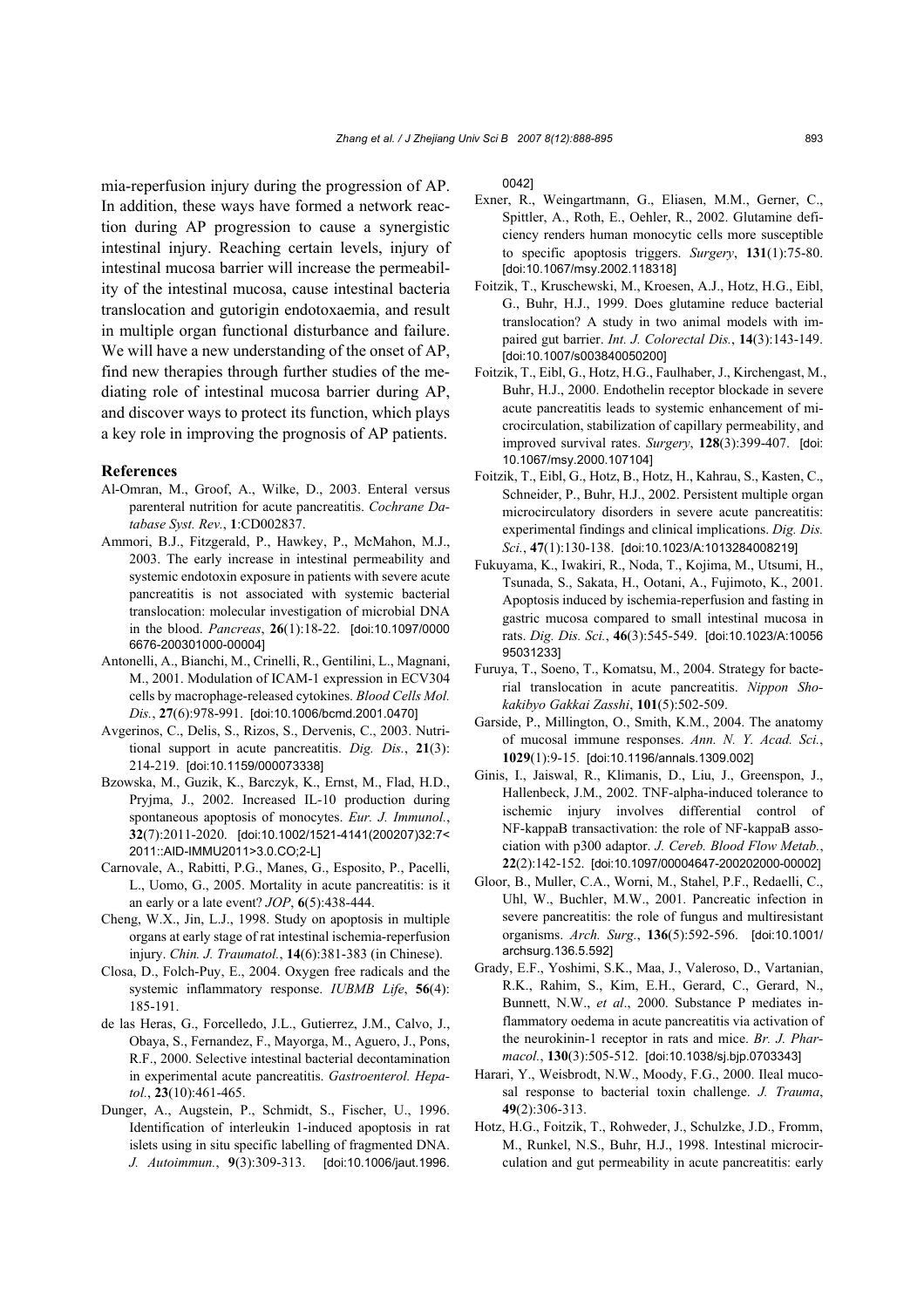changes and therapeutic implications. *J. Gastrointest. Surg.*, **2**(6):518-525. [doi:10.1016/S1091-255X(98)800 51-6]

- Ikeda, H., Suzuki, Y., Suzuki, M., Koike, M., Tamura, J., Tong, J., Nomura, M., Itoh, G., 1998. Apoptosis is a major mode of cell death caused by ischaemia and ischaemia/reperfusion injury to the rat intestinal epithelium. *Gut*, **42**(4):530-537.
- Izumi, T., Saito, Y., Kishimoto, I., Harada, M., Kuwahara, K., Hamanaka, I., Takahashi, N., Kawakami, R., Li, Y., Takemura, G., *et al*., 2001. Blockade of the natriuretic peptide receptor guanylyl cyclase-A inhibits NF-kappaB activation and alleviates myocardial ischemia/reperfusion injury. *J. Clin. Invest.*, **108**(2):203-213. [doi:10.1172/ JCI200112088]
- Jaworek, J., Jachimczak, B., Tomaszewska, R., Konturek, P.C., Pawlik, W.W., Sendur, R., Hahn, E.G., Stachura, J., Konturek, S.J., 2000. Protective action of lipopolysaccharidesin rat caerulein-induced pancreatitis: role of nitric oxide. *Digestion*, **62**(1):1-13. [doi:10.1159/000007771]
- Ji, L., Yuan, Y.Z., Xu, J.Y., 2000. NF-κB and acute pancreatitis. *Foreign Medicine Internal Medicine*, **27**(9): 396-398 (in Chinese).
- Jones, B.A., Gores, G.J., 1997. Physiology and pathophysiology of apoptosis in epithelial cells of the liver, pancreas, and intestine. *Am. J. Physiol.*, **273**(6):G1174-G1188.
- Kazantsev, G.B., Hecht, D.W., Rao, R., Fedorak, I.J., Gattuso, P., Thompson, K., Djuricin, G., Prinz, R.A., 1994. Plasmid labeling confirms bacterial translocation in pancreatitis. *Am. J. Surg.*, **167**(1):201-206. [doi:10.1016/ 0002-9610(94)90074-4]
- Kiyono, H., Kweon, M.N., Hiroi, T., Takahashi, I., 2001. The mucosal immune system: from specialized immune defense to inflammation and allergy. *Acta Odontol. Scand.*, **59**(3):145-153. [doi:10.1080/000163501750266738]
- Lakshminarayanan, V., Lewallen, M., Frangogiannis, N.G., Evans, A.J., Wedin, K.E., Michael, L.H., Entman, M.L., 2001. Reactive oxygen intermediates induce monocyte chemotactic protein-1 in vascular endothelium after brief ischemia. *Am. J. Pathol.*, **159**(4):1301-1311.
- Li, Z.L., 1998. Intestinal bacteria translocation and severe surgical cases. *Chin. J. Surg.*, **36**(A00):11-12 (in Chinese).
- Liu, J., Qiu, Z.J., Peng, Z.H., Zhong, F.Q., 2001. Secondary infection of acute severe pancreatitis in rats with enteral nutrition decrease. *Parenter. Enteral Nutr.*, **8**(4):224-226 (in Chinese).
- Liu, S.J., McHowat, J., 1998. Stimulation of different phospholipase  $A_2$  isoforms by TNF-alpha and IL-1beta in adult rat ventricular myocytes. *Am. J. Physiol.*, **275**(4): H1462-H1472.
- Liu, Z.H., Striker, G.E., Stetler-Stevenson, M., Fukushima, P., Patel, A., Striker, L.J., 1996. TNF-alpha and IL-1 alpha induce mannose receptors and apoptosis in glomerular mesangial but not endothelial cells. *Am. J. Physiol.*, **270**(6):C1595-C601.
- Maa, J., Grady, E.F., Yoshimi, S.K., Drasin, T.E., Kim, E.H.,

Hutter, M.M., Bunnett, N.W., Kirkwood, K.S., 2000. Substance P is a determinant of lethality in diet-induced hemorrhagic pancreatitis in mice. *Surgery*, **128**(2): 232-239. [doi:10.1067/msy.2000.107378]

- Marik, P.E., Zaloga, G.P., 2004. Meta-analysis of parenteral nutrition versus enteral nutrition in patients with acute pancreatitis. *BMJ*, **328**(7453):1407. [doi:10.1136/bmj. 38118.593900.55]
- Moine, P., McIntyre, R., Schwartz, M.D., Kaneko, D., Shenkar, R., Le, T.Y., Moore, E.E., Abraham, E., 2000. NF-kappaB regulatory mechanisms in alveolar macrophages from patients with acute respiratory distress syndrome. *Shock*, **13**(2):85-91.
- Mole, D.J., Taylor, M.A., McFerran, N.V., Diamond, T., 2005. The isolated perfused liver response to a 'second hit' of portal endotoxin during severe acute pancreatitis. *Pancreatology*, **5**(4-5):475-485. [doi:10.1159/000086614]
- Neurath, M.F., Becker, C., Barbulescu, K., 1998. Role of NF-κB in immune and inflammatory responses in the gut. *Gut*, **43**(6):856-860.
- Nordback, I.H., Cameron, J.L., 1993. The mechanism of conversion of xanthine dehydrogenase to xanthine oxidase in acute pancreatitis in the canine isolated pancreas preperation. *Surgery*, **113**(1):90-97.
- Omoya, T., Shimizu, I., Zhou, Y., Okamura, Y., Inoue, H., Lu, G., Itonaga, M., Honda, H., Nomura, M., Ito, S., 2001. Effects of idoxifene and estradiol on NF-kappaB activation in cultured rat hepatocytes undergoing oxidative stress. *Liver Int.*, **21**(3):183-191. [doi:10.1034/j.1600- 0676.2001.021003183.x]
- Penalva, J.C., Martinez, J., Laveda, R., Esteban, A., Munoz, C., Saez, J., Such, J., Navarro, S., Feu, F., Sanchez-Paya, J., Perez-Mateo, M., 2004. A study of intestinal perme ability in relation to the inflammatory response and plasma endocab IgM levels in patients with acute pancreatitis. *J. Clin. Gastroenterol.*, **38**(6):512-517. [doi:10.1097/01. mcg.0000129060.46654.e0]
- Raab, S., Leiser, R., Kemmer, H., Claus, R., 1998. Effects of energy and purines in the diet on proliferation, differentiation, and apoptosis in the small intestine of the pig. *Metabolism*, **47**(9):1105-1111. [doi:10.1016/S0026-0495 (98)90285-2]
- Rahman, S.H., Ammori, B.J., Holmfield, J., Larvin, M., McMahon, M.J., 2003. Intestinal hypoperfusion contributes to gut barrier failure in severe acute pancreatitis. *J. Gastrointest. Surg.*, **7**(1):26-35. [doi:10.1016/S1091-255 X(02)00090-2]
- Schmidt, J., Rattner, D.W., Lewandrowski, K., Compton, C.C., Mandavilli, V., Knoefel, W.T., Warshaw, A.L., 1992. A better model of acute pancreatitis for evaluating therapy. *Ann. Surg.*, **215**(1):44-56.
- Schwarz, M., Thomsen, J., Meyer, H., Buchler, M.W., Beger, H.G., 2000. Frequency and time course of pancreatic and extrapancreatic bacterial infection in experimental acute pancreatitis in rats. *Surgery*, **127**(4):427-432. [doi:10. 1067/msy.2000.104116]
- Shames, B.D., Barton, H.H., Reznikov, L.L., Cairns, C.B.,